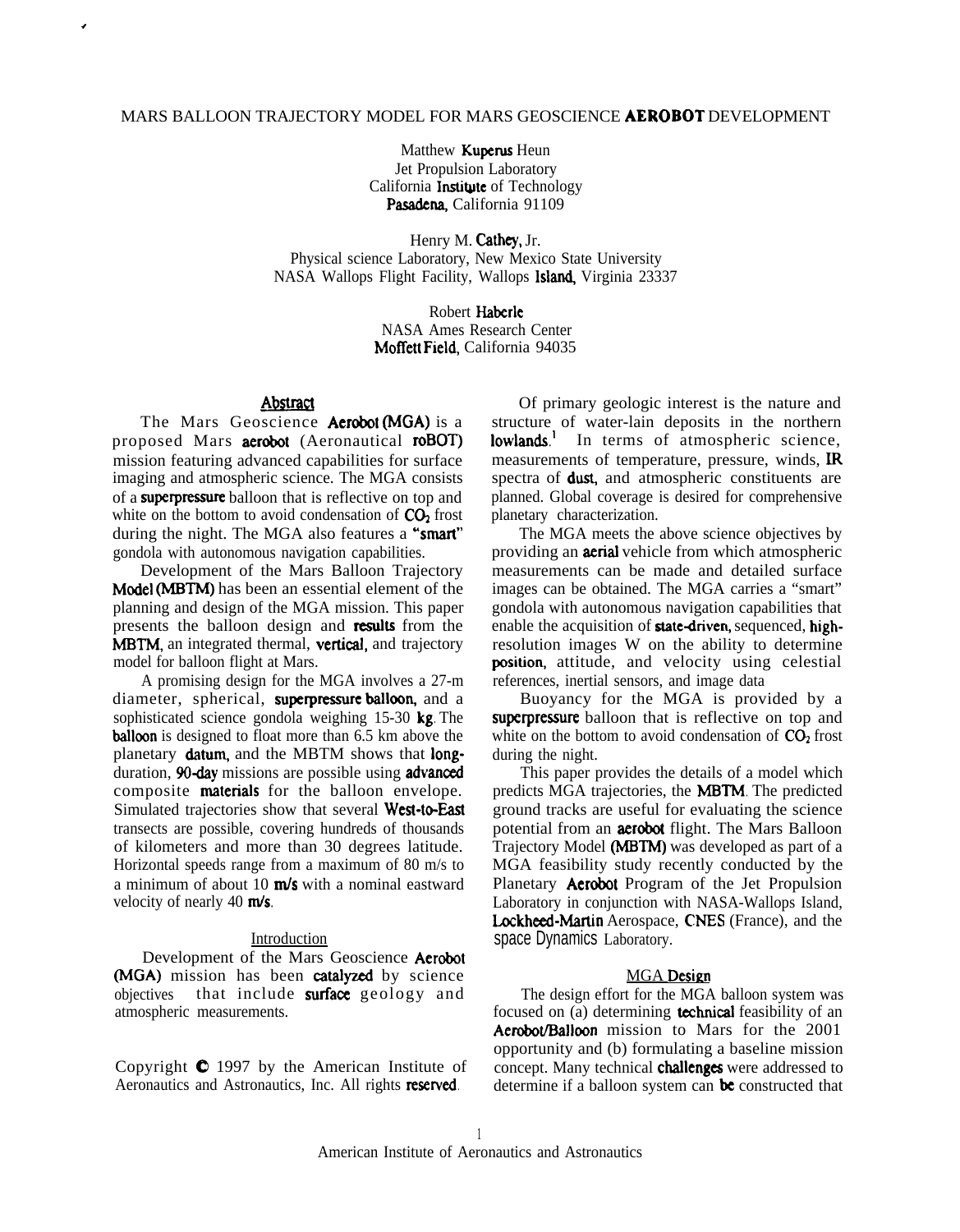will satisfy mission objectives. The balloon and system feasibility were baaed on a set of worst case conditions, from a balloon performance **standpoint**, that bound the engineering problem. Neck *et al.*<sup>2</sup> provide a general description of the entire system. The design approach for the balloon was similar to the efforts currently being employed for the development of a Long Duration Balloon Vehicle by NASA's Balloon Programs Branch.

## Design Considerations

There are several considerations that **influenced** the MGA design in general and the balloon envelope in particular. The primary considerations for the balloon design are the type of balloon to be flown, the thermal/radiative environment, the envelope materials, the balloon sire, the storage options, the deployment mechanism, the **inflation** technique, the super pressure flight environment and mass and volume constraints. The balloon deployment/inflation strategy, envelope reefing, aerodynamic stability, deceleration sequence, tank **location** and inflation direction all contribute to the resulting design. The details of the dependencies and interdependencies of the system design are detailed in a paper Smith et  $al^3$ 

The two primary considerations that dictate a majority of the design requirements are the balloon material design and the thermal environment to which the balloon is exposed An existing "off-the-shelf' balloon material which will meet at] system requirements does not exist, A key factor was the strength to weight ratio of the balloon material. The material design considerations for the development of this new balloon material included strength, creep, areal density, fracture toughness, static charging, low temperature behavior, permeability, pinholing, seaming, fabrication folding, radiative optical properties, exposure degradation, and sterilization.

Both cylindrical and spherical balloons were reviewed for the system mass and required material strength versus float altitude, and a spherical superpressure balloon made of a composite material was selected as the design which best meets the mission requirements. The mission requirements dictated a high strength, low mass, and gas impermeable structure. The composite was designed with four different materials:  $scrim$ , Mylar, polyethylene, and adhesive. The Kevlar scrim provides strength with very light weight, the Mylar provides substrate stiffness and a gas barrier, the polyethylene provides pinholing resistance, fracture toughness, and a second layer of gas barrier, and the adhesive bonds and adds additional pinholing resistance. The film strength requirement evolves from day/night pressure

variations which are a function of thermal loading. Figure 1 presents the thermal environment exposure. The final design specifications of the MGA balloon that demonstrate technical feasibility are as follows:

Spherical Superpressure Balloon Volume =  $10,500 \text{ m}^3$ Diameter  $= 27.17$  m Balloon mass  $= 55$  kg Gas Mass =  $12 kg$ Payload  $= 15-30$  kg Float altitude =  $6.5-12$  km Daytime  $\Delta P = 240$  Pa Nighttime  $\Delta P = 20$  Pa

### Solid Carbon Dioxide Deposition

Review of the worst-case environmental conditions showed the possibility that solid Carbon Dioxide may deposit on the balloon at night in a Martian atmosphere. Condensation is detrimental to the balloon performance because it adds mass to the system and degrades the optical-radiative properties of the balloon envelope. Both conditions significantly reduce the flight duration. The overall energy balance and coupling to its environment determines the object's steady state temperature and the potential for condensation. The thermal loads are from direct sunlight, reflected sunlight (off of the planet), and scattered sunlight due to particulate matter in the atmosphere. The heat rejection (or absorption) is via radiation to either the atmosphere above the balloon (canopy) or to/from the atmosphere below the balloon (floor). The Mars environmental models provide characteristics for these radiation sources.

The balloon nighttime temperature relation can be written in a form that uses canopy and floor temperatures, the effective upper sky and lower atmosphere radiative temperatures, respectively. The floor and canopy temperatures are derived from the models by the following:  $0.25$ 

\n no of the Mars at the mass of the Mars at the mass of the following:\n 
$$
T_{\text{floor}} = \left( \frac{q_{\text{IR},\text{diffuse},\text{upward}}^{\text{w}}}{\sigma} \right)^{0.25},\n \tag{1}
$$
\n and\n

and

T<sub>cunopy</sub> 
$$
\frac{q \text{ 'R. diffuse-downwred}}{(\frac{\sigma}{\sigma})} \bigg)^{0.25}
$$
 Neglecting convection (a good assumption due to

Mars' thin atmosphere) and assuming **steady** state, the nighttime balloon skin temperature is a function of the environmental conditions and the ratio of emissivities on the top and bottom of the balloon.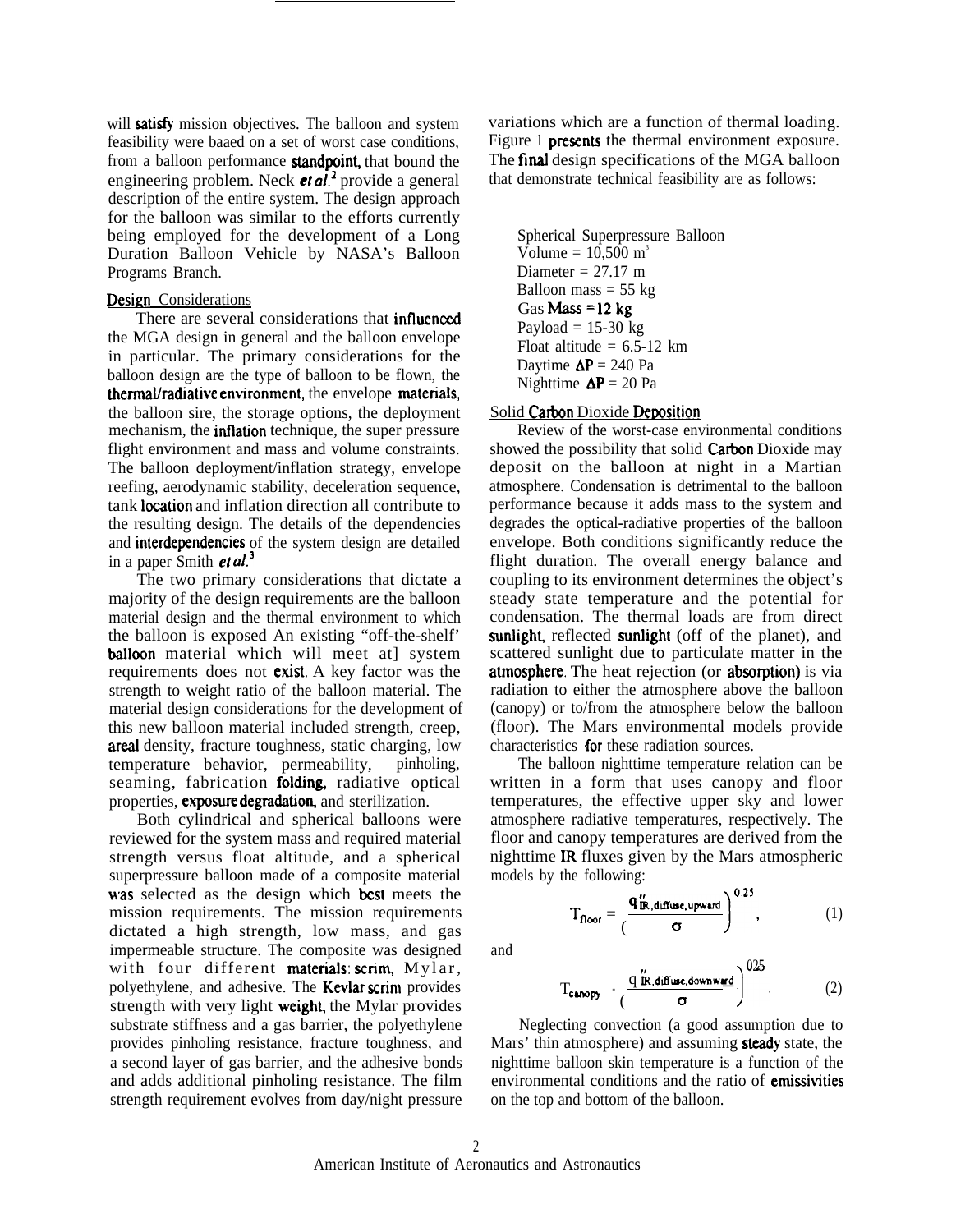$$
T_{film} = \frac{\left| T_{floor}^4 + \frac{\epsilon_{top}}{\epsilon_{bot}} T_{c,\text{anopy}}^4 \right|^{0.25}}{1 + \frac{\epsilon_{top}}{\epsilon_{bot}}} \qquad (3)
$$

The nighttime balloon temperature will reach a steady state-temperature at a **point** between the floor and canopy temperatures. If a balloon were to have surface properties that are consistent *over the* entire surface ( $\epsilon_{\text{top}} = \epsilon_{\text{bot}}$ ), then Equation 3 becomes simply

$$
T_{film} = \left(\frac{T_{floor}^4 + T_{canopy}^4}{2}\right)^{0.25}, \qquad \qquad \frac{1}{4}
$$

and the steady-state film temperature is independent of the emissivity of the film. For a balloon with different emissivities on the top and the bottom of the balloon, the nighttime steady state film temperature can be raised or lowered by adjusting the emissivity ratio,

Gaseous Carbon Dioxide will condense (sublimate) to a solid on the balloon if the temperature of the balloon falls below the local saturation temperature for  $CO_2(T_{\text{film}} < T_{\text{m}})$ . The state of the  $CO_2$ is a function of the ambient pressure as given by the saturation pressure-temperature phase relationship. Figure 2 shows the relationship between the saturation curve and the balloon temperatures.'

The nighttime steady state flight temperature is close to the **solid/vapor** line. To move away from this line and to provide **margin**, the balloon's temperature must be **increased**, or the saturation temperature must be decreased. The nighttime balloon temperature can be increased by adjusting the **emissivity** ratio as discussed above. The saturation temperature can be decreased by reducing the ambient pressure by moving to a higher float altitude. In Figure 3 the  $CO<sub>2</sub>$ condensation temperature is plotted as a function of altitude for the BLM environment. Notably, there is little effect of altitude on the saturation temperature. Thus, simply flying the balloon higher will not significantly reduce the temperature margin above the sublimation point. Furthermore, an altitude change does not provide significant change in the nighttime steady state balloon temperature.

The radiation coupling can be changed by either increasing radiation coupling of the balloon to the warmer source (the planet's surface) or by decreasing radiation coupling of the balloon to the colder source (the sky). For the Mars **balloon**, it is desired to make the balloon temperature closer to the floor temperature. The recommended **method** of **increasing** the balloon temperature is to have different **emissivities** for the top and bottom of the balloon. The desired thermal optical properties for the Mars balloon are to have a low a and

low  $\epsilon$  for the top surface and a low a and high  $\epsilon$  for the bottom surface.

The balloon would keep most of the heat given off by the planet with **minimal** radiation back into space. Two different **configurations** that satisfy these requirements have been identified. The first is a balloon which is white on the bottom and **metalized** on the top. The second is a balloon which is "semitransparent" on the bottom and metalized on the top. The "semi-transparent" material is could be the proposed laminated film with no other surface treatments. The emissivity ratios are shown in the figures

Figure 4 shows the balloon equilibrium temperature in addition to the floor and Carbon Dioxide saturation temperatures. One line shows a balloon with a white surface top and bottom. It is seen that such a balloon is perilously close to the  $CO<sub>2</sub>$ solid/vapor transition temperature. Another curve shows a balloon with a white surface on the bottom and an aluminized top (aluminum side out). A considerable temperature margin is gained over the  $CO<sub>2</sub>$ condensation line with such a balloon configuration. Finally, an **aluminized** top (**aluminum** side out) and clear bottom (Mylar/PE/Kevlar scrim) balloon is shown.

It has been shown that deposition of solid Carbon Dioxide on the balloon at nighttime is a potential problem, but it can be effectively mitigated The nighttime float condition is marginally near the vapor state side of the **solid/vapor** line. This implies that all of the Carbon Dioxide will remain in the gaseous state. It is anticipated that there will be no condensation of the **Carbon** Dioxide on the balloon at the stated float conditions. The **emissivity** of the top and bottom of the balloon can be changed to provide an increased margin over the estimated float temperature

## Mars General Circulation Model (GCM)

The Mars General Circulation Model (Mars GCM) grew from an Earth weather model in the late 1960s. It simulates the dynamics of the Martian atmosphere on a gtobal scale, much like weather models for the Earth. Atmospheric parameters available from the GCM include winds, solar radiation (direct, upward diffuse, and downward **diffuse**), infrared radiation (upward and downward), temperature, pressure, and topography. Initially, the Mars GCM modeled only two vertical layers in the atmosphere. As the cost of computational power decreased, improved **vertical** and horizontal resolution was added to the **GCM**. **Topographic effects** have been included. The Mars GCM now models the effect of dust on radiation dust-wind interactions, and the seasonal sublimation patterns of the polar ice caps.<sup>5</sup>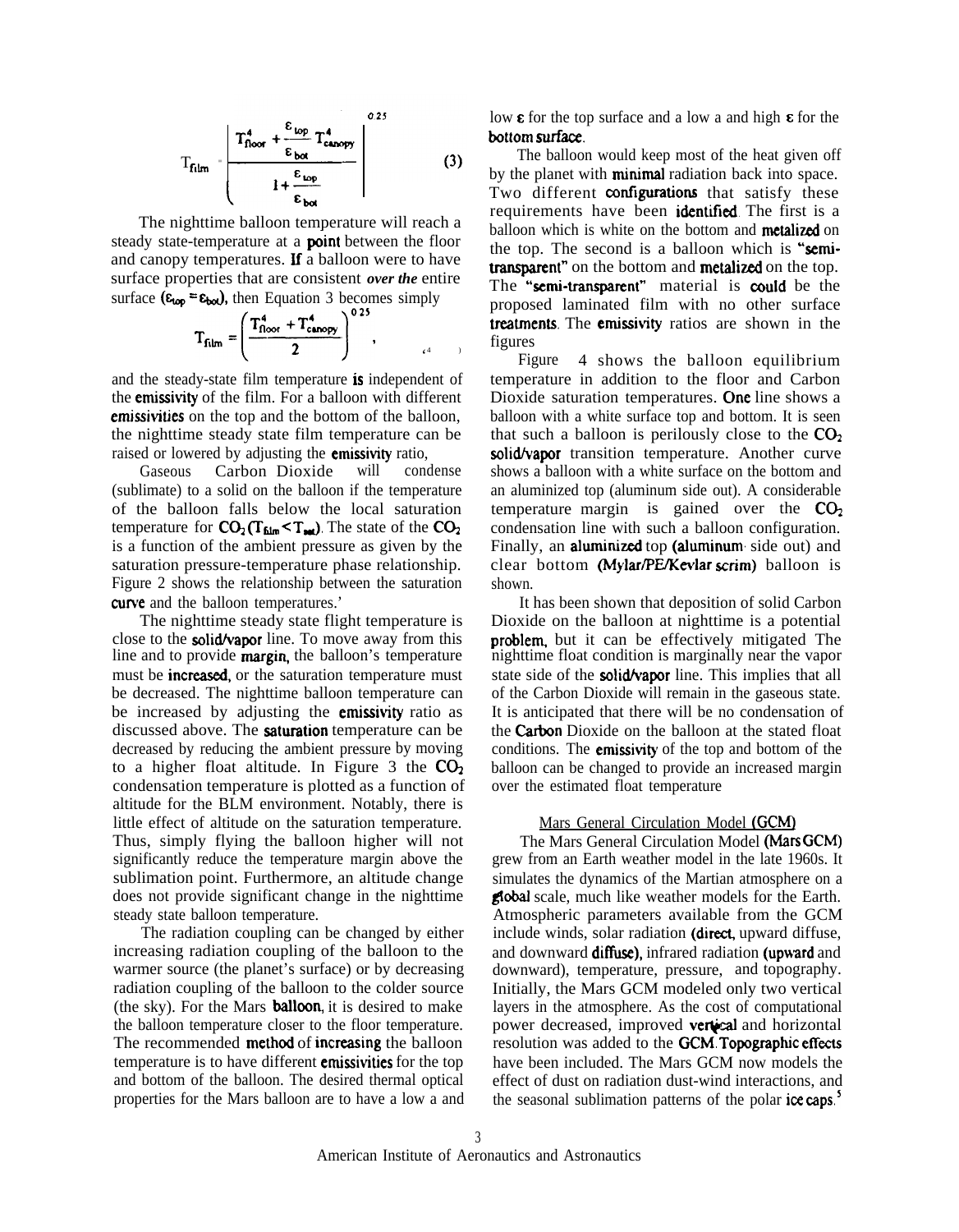The Mars GCM requires several inputs including (a) the initial solar longitude  $\mathbf{L}_n$ , (b) the total mass of the atmosphere,  $(c)$  the total atmospheric dust load,  $(d)$ the distribution of surface thermal inertia, (e) the distribution of planetary **albedo**, and  $(f)$  the assumed ratio of the atmospheric optical depth in the IR wavelengths to the atmospheric optical depth in the solar wavelengths,  $\tau_{IR}/\tau_{sol}$ . Viking data guided the selection of inputs for the GCM runs employed in the MGA simulations shown herein. For example, the total mass of the atmosphere was selected such that the predicted seasonal **surface** pressure variations match the Viking measurements.<sup>6</sup>

## **GCM** Output

The GCM output used for predicting MGA trajectories is arranged in a **planetary** grid upon which atmospheric parameters are reported. The following parameters are given at each gridpoint:

• atmospheric temperature,  $T_{atm}$ ,

- $\bullet$  surface pressure,  $P_{\text{surf}}$ .
- the solar zenith angle,  $\zeta$ ,
- direct solar flux,  $q''_{\text{sol}}$ ,
- $\bullet$  downward diffuse solar flux,  $q \cdot$  sol, diffuse, downward,
- $\bullet$  upward diffuse solar flux,  $q''_{\text{sol,diffuse, upward}}$
- $\bullet$  downward IR flux,  $q$   $\text{'R}_i$ , diffuse, downward,
- $\bullet$  upward  ${ \mathop{\mathrm{I\mathrel{R}$   $\mathop{\mathrm{flu}}\nolimits} x, q''_{\mathop{\mathrm{I\mathrel{R}}\nolimits}, \mathop{\mathrm{diffuse}\nolimits}, \mathop{\mathrm{upward}}\nolimits} }$
- the east-west wind component u wind, and

• the north-south wind component  $v_{wind}$ .

The pressure at any attitude z can be calculated by

$$
P(z) = P_{\text{surf}} e^{-(z - z_{\text{ref}})^{t}H}
$$
 (5)

where H is the atmospheric scale height, taken to be 11.18 km, and  $z_{\text{surf}}$  is the surface altitude.

The GCM spatial grid contains 7 vertical divisions (up to about 10 km above the planet's surface), 40 longitude divisions, and 25 latitude divisions. The parameter grid is updated sixteen times per Martian day.

#### MGA Balloon Model

Flight trajectory prediction is an integral part of MGA mission development, because the expected flight profiles (a) determine which parts of Mars can be reasonably explored by balloon, (b) drive the balloon design, and (c) are **useful** for science sequencing and navigational crosschecks once in flight.

The model for MGA motion is a set of ordinary differential equations (ODES) that describe the timeevolving **behavior** of the balloon System."\* The GCM provides the environmental input parameters for the MGA model.

#### Eauations of motion

Four ODES describe the horizontal and vertical motion of the balloon.

Horizontal motion

The balloon is assumed to have zero horizontal acceleration, and it flies with the winds. Accounting for the curvature of the **planet**, the change of longitude (in degrees) with time is **given by**<br>  $\frac{d(\text{lon})}{d(\text{lon})} = \frac{180}{180}$ 

$$
\frac{\mathbf{d}(\mathbf{lon})}{\mathrm{dt}} = \frac{180}{\pi (\mathbf{R_M} + \mathbf{z}) \cos(\mathbf{lat})} \dotsb \tag{6}
$$

The change in latitude with time is given by<br>  $\frac{d(lat)}{dt} = \frac{180}{4.5}$ 

$$
\frac{d(\text{lat})}{dt} = \frac{180}{\pi (R_M + z)} \text{ and } \qquad (7)
$$

Both  $u_{wind}$  and  $v_{wind}$  are provided by the GCM for a given time and balloon location.  $R_M$  is the mean radius of Mars, taken to be 3393.5 km.

Vertical motion

The change in vertical position z with time is

$$
\frac{\mathrm{d}z}{\mathrm{d}t} = w,\tag{8}
$$

and the change in vertical velocity w with time is given by

$$
\frac{\mathrm{d}w}{\mathrm{d}t} = a_z. \tag{9}
$$

The balloon vertical acceleration  $a_{\lambda}$  is found by summing the forces on the system,

$$
(\mathbf{m}_{\mathbf{a}\mathbf{c}\mathbf{t}} + \mathbf{m}_{\mathbf{v}\mathbf{u}\mathbf{r}}^{\mathbf{b}}\mathbf{a}) = \mathbf{F}_{\mathbf{gr}\mathbf{a}\mathbf{v}} + \mathbf{F}_{\mathbf{b}\mathbf{u}\mathbf{o}\mathbf{y}} + \mathbf{F}_{\mathbf{dr}\mathbf{a}\mathbf{g}}.
$$
 (lo)

where

$$
m_{\bullet ct} = m_{hdw} + m_{gas}, \qquad (11)
$$

$$
m_{\mathbf{v}\mathbf{u}\mathbf{t}} = \mathbf{C}_{\mathbf{v}\mathbf{m}} \rho_{\mathbf{at}\mathbf{m}} \mathbf{V} \mathbf{g}_{\mathbf{M}},\tag{12}
$$

and

$$
\mathbf{m}_{\mathbf{hdw}} = \mathbf{m}_{\mathbf{film}} + \mathbf{m}_{\mathbf{gond}} + \mathbf{m}_{\mathbf{misc}}.
$$
 (13)

The miscellaneous mass  $m_{\text{min}}$  includes tethers, load tapes, fill plugs, and other items. The forces are given by

$$
F_{\mathbf{grav}} = m_{\mathbf{act}} \mathbf{g}_M, \tag{14}
$$

$$
\mathbf{F}_{\text{buoy}} = \rho_{\text{atm}} \mathbf{V} \mathbf{g}_{\mathbf{M}} \tag{15}
$$

and

$$
\mathbf{F}_{\text{drag}} = \mathbf{C}_{\text{D}} \mathbf{A}_{\mathbf{x}} \frac{1}{2} \rho_{\text{atm}} (-\mathbf{w}) |\mathbf{w}|.
$$
 (16)

Following custom, <sup>8</sup>the **coefficient** of virtual mass  $C_{vm}$ is taken to be 0.5. The drag coefficient CD is 0.8, and the balloon dimensional parameters **are** given by

$$
AX = \frac{\pi}{4} D^2, \qquad (17)
$$

$$
V = \frac{\pi}{6} D^3,
$$
 (18)

and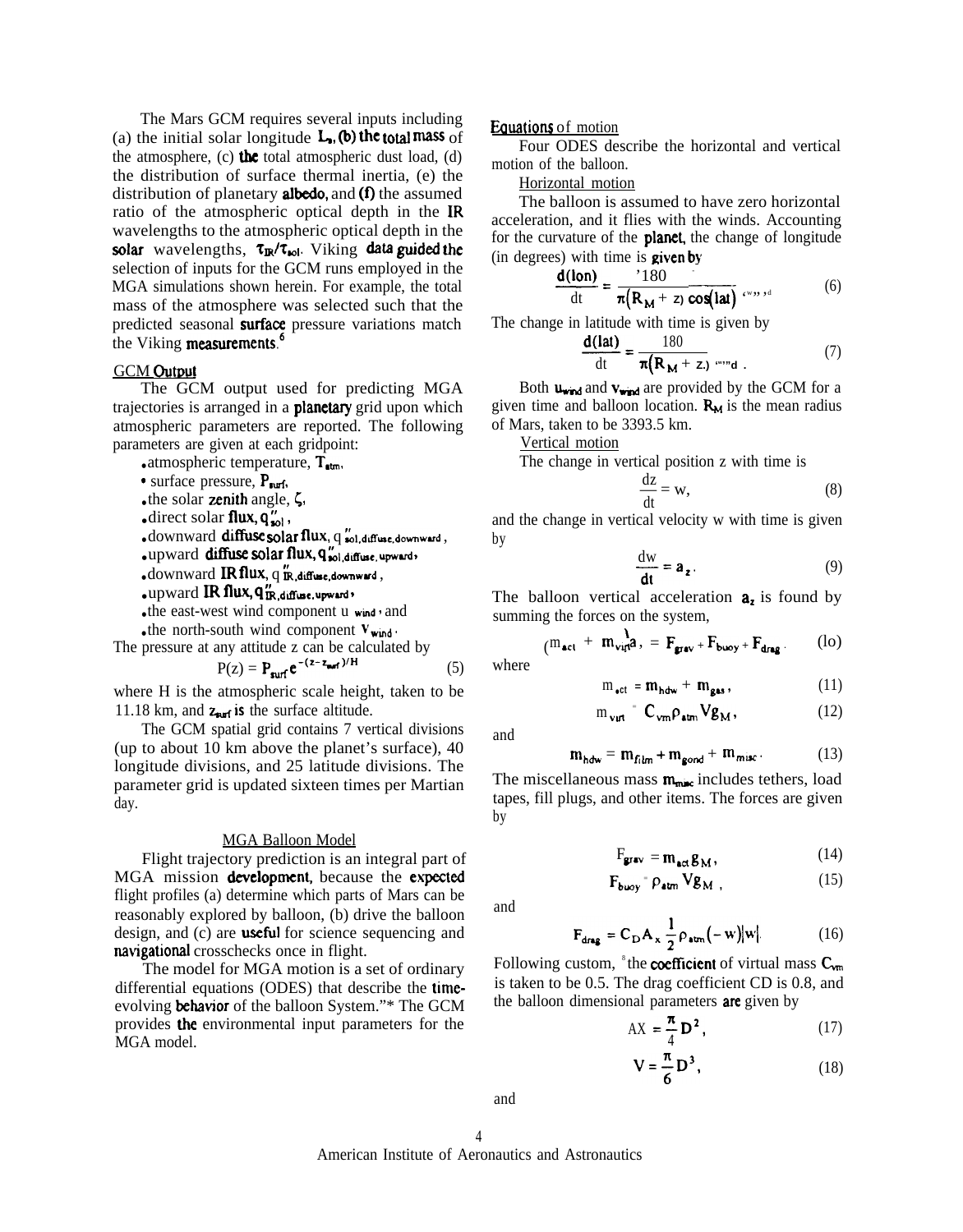$$
S = \pi D^2. \tag{19}
$$

The acceleration due to gravity at Mars  $g_M$  is 0.38 that of earth or  $3.73$  m/s<sup>2</sup>.

## Thermodynamic **equations**

Three ODES describe the thermodynamic evolution of the balloon. The **lifting** gas and film are each modeled as a single node. First, the mass balance for the lifting gas is given by the leak rate/ which is, in general, a function of time, superpressure level, balloon skin temperature, and other factors.

$$
\frac{d(m_{gas})}{dt} = -\ell \tag{20}
$$

Accounting for gas leakage, the energy balance on the balloon gas is given by

$$
\frac{d(mC_vT)_{gas}}{dt} = -q_{conv,is} + C_{p,gas}T_{gas}. \qquad (21)
$$

Because the MGA has a constant-volume superpressure balloon, there is no volume change term in Equation 21. The energy balance for the balloon film is given by the following equation.

$$
\frac{d(mCT)_{film}}{dt} = q_{conv, os} \cdot q_{conv, ts} \cdot q_{solar, direct, top}
$$
  
+  $q_{solar, direct, bot} \cdot q_{solar, diffuse, top} \cdot (22)$   
+  $q_{solar, diffuse, bot} \cdot q_{IR, top} \cdot q_{IR, bot}$ 

The gas properties  $C_{p, \text{gas}}$  and  $C_{v, \text{gas}}$  are, in general, a function of the gas state.

#### Heat transfer

The various heat transfer terms in Equations 21 and 22 are given below.

$$
\mathbf{q}_{\text{conv,os}} \cdot \mathbf{h}_{\text{os}} \mathbf{S} (\mathbf{T}_{\text{atm}} - \mathbf{T}_{\text{film}}) \tag{23}
$$

$$
\mathbf{q}_{\text{conv},\text{is}} = \mathbf{h}_{\text{is}} \mathbf{S} (\mathbf{T}_{\text{gas}} - \mathbf{T}_{\text{film}}) \tag{24}
$$

$$
\mathbf{q}_{\mathbf{solar}, \text{direct}, \text{top}} - \alpha_{\mathbf{top}} \mathbf{A}_{\mathbf{x}, \mathbf{top}} \mathbf{q}_{\mathbf{sol}}^{\prime\prime} \tag{25}
$$

$$
q_{\text{solar,direct,bot}} - \alpha_{\text{bot}} A_{x,\text{bot}} q''_{\text{sol}} \tag{26}
$$

$$
q_{\text{solar},\text{diffuse,top}} = \alpha_{\text{top}} \frac{s}{2} q_{\text{sol},\text{diffuse,downward}}^{\prime\prime} \qquad (27)
$$

$$
q_{\text{solar},\text{diffuse},\text{bot}} = \alpha_{\text{bot}} \frac{S}{2} q_{\text{sol},\text{diffuse},\text{upward}}^{\prime\prime} \tag{28}
$$

$$
q_{IR,bot} = \varepsilon_{bot} \sigma \frac{S}{2} \left( T_{cunopy}^4 - T_{film}^4 \right) \tag{29}
$$

$$
\mathbf{q}_{\mathbf{IR},\mathbf{bot}} = \varepsilon_{\mathbf{bot}} \sigma \frac{\mathbf{S}}{2} \Big( \mathbf{T}_{\text{floor}}^4 - \mathbf{T}_{\text{film}}^4 \Big) \tag{30}
$$

The cross-section area of the top and bottom surfaces are a **function** of the zenith angle of the sun  $\zeta$ .

$$
A_{\mathbf{x},\mathbf{top}} = \frac{\pi}{8} D^2 (1 + \cos(\zeta))
$$
 (31)

$$
A_{x,bot} = \frac{\pi}{8} D^2 (1 - \cos(\zeta))
$$
 (32)

The canopy temperature, the floor temperature, the direct solar flux, the **diffuse** solar flux, and the solar zenith angle are given by the GCM as a **function** of time and position. The solar **absorptivities** and  $\text{IR}$ ernissivities of the top and bottom portions of the balloon skin area function of the balloon coating.

Finally, the convective **heat** transfer coefficients  $h_{\alpha}$  and h. are given by standard Nusselt number correlations for spherical surfaces. The Nusselt numbers are a function of the relative vertical velocity of the balloon and the properties of the atmospheric gas and internal gas.

### Solving the system of equations

The system described by Equations 1 through 32 represents a well-posed set of seven **ordinary** differential equations. Given initial conditions on all the variables of interest (lon, lat,  $z$ ,  $w$ ,  $m_{gas}$ ,  $T_{gas}$ , and  $T_{\text{film}}$ ), one can find the **time-evolving** behavior of the balloon and present the position, velocity, and thermodynamic state of the system as a function of time.

Standard numerical integration routines can be used to solve the system of equations. There are no special considerations for the numerical integration step size because the system is relatively well-behaved and evolves slowly with time.

### Sample MGA trajectories

Simulation assumptions and initial conditions

The MGA trajectories presented herein use atmospheric data provided by the Mars GCM. As stated above, the inputs to the GCM were selected such that the GCM predictions match data gathered by the Viking landers.

The initial conditions for the MGA trajectory presented herein are:

| $L^{\dagger}220^{\circ}$ .         | (33) |
|------------------------------------|------|
| Longitude = $110^{\circ}$ W,       | (34) |
| Latitude = $55^{\circ}$ N,         | (35) |
| $z = 3000$ m,                      | (36) |
| $w = 0$ m/s.                       | (37) |
| $T_{film} = T_{atm}$               | (38) |
| $T_{\rm max} = T_{\rm atm}$        | (39) |
| $m_{\text{gas}} = 12 \text{ kg}$ . |      |

The Mars GCM run that was used for the trajectory predictions begins at  $L_2 = 220^\circ$  and has  $\tau_R =$  $\tau_{\text{sol}}$ .

#### Surface coverage

and

Figures 5 and 6 show two projections of the ground track of the MGA. The ground track is

American Institute of Aeronautics and Astronautics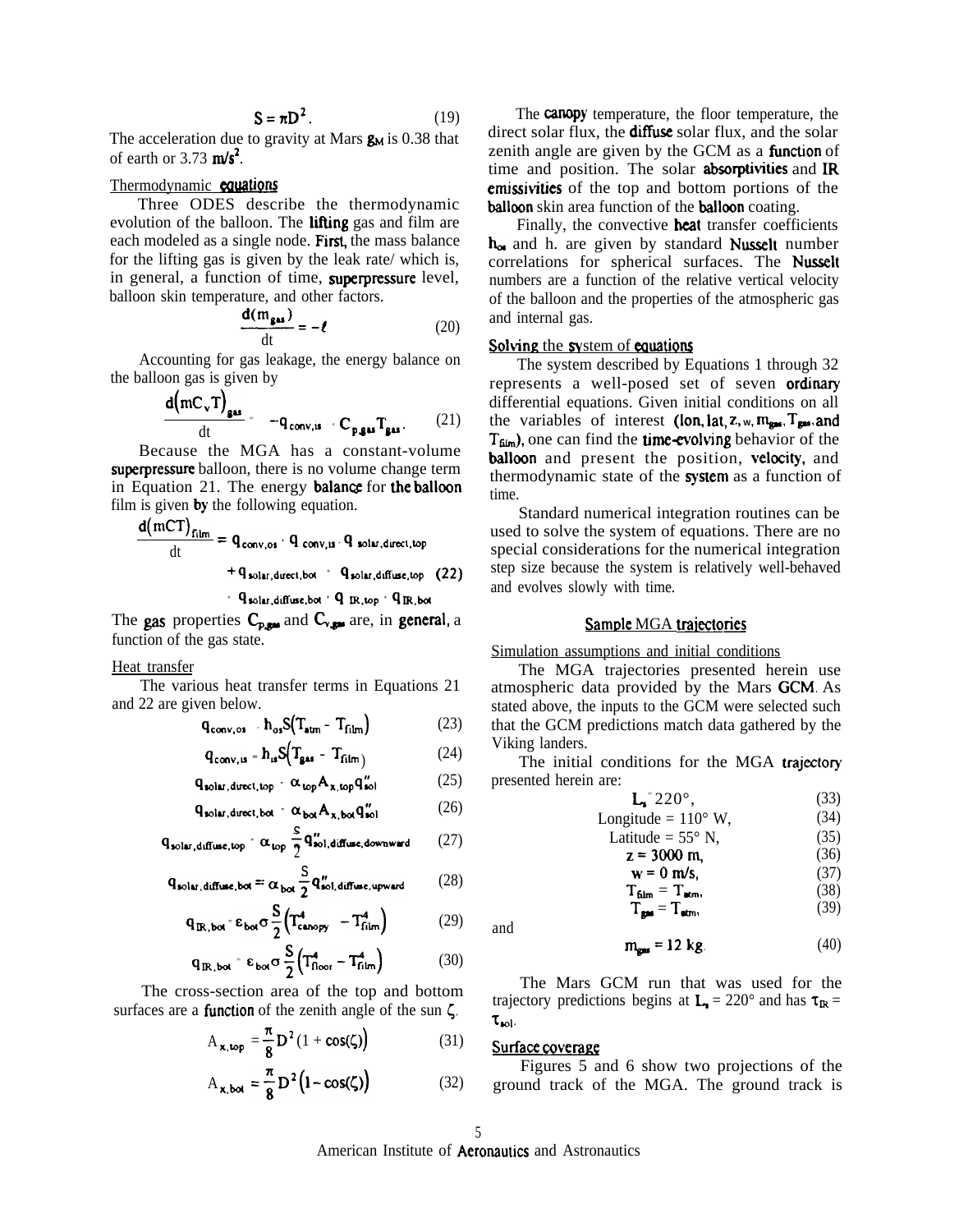determined by the winds at **float altitude**. There are two regimes of **aerobot** flight shown in this simulation. During the first part of the **flight**, the **aerobot** is in the northern hemisphere, and the dominant winds drive the MGA **castward**. The **aerobot** provides several circumnavigating **transects** of the planet. Note, however, that a small southward wind component exists, and the **aerobot** is driven slowly southward as it encircles the planet. Each circumnavigation takes about 5 days at 30° latitude.

A flight regime transition occurs as the **aerobot** approaches equator. The southward component of the wind becomes stronger, and the **aerobot** reaches the southern hemisphere. As the MGA approaches the equator, surface elevations become dangerously high, and it is necessary to jettison some ballast. After 15 kg of ballast is released, the aerobot flies safely across the equator into its second flight regime.

During the last 40 days of the flight, the balloon **experiences** very quiescent winds. The surface velocity decreases, but excellent imaging and science opportunities are available for the area beneath the aerobot. Finally, northward winds drive the MGA toward the equator again where it impacts some mountains, 92 days after deployment.

Figure 7 shows the ground track velocity (the apparent velocity of the MGA as it traverses the surface) for this particular flight, The ground track velocity is as high as  $80 \text{ m/s}$  early in the flight when the aerobot is circling the planet. Later in the flight when quiescent winds are experienced, the velocity drops to less than 10 rids.

Seasonal variations in the wind patterns can alter the ground track significantly. Several simulations performed for a Mars Aerial Platform (MAP) proposal show similar west-to-east **paths.**<sup>9</sup>

#### Vertical Profile

Because the MGA is a superpressure balloon, its vertical trajectory is determined by variations in the atmospheric density profile. In the absence of gas leaks, a **superpressure** balloon's system mass and volume (and therefore overall density) remain constant during a flight, The balloon always seeks its constant density altitude in the atmosphere. Thus, variations in the atmospheric pressure and temperature profile affect the balloon's vertical position.

There are both seasonal and diurnal time scales to atmospheric pressure variation, On a seasonal time scale, the atmospheric pressure profile is influenced by Mars' orbital eccentricity. During the southern hemisphere summer (270 $\degree$   $SL_5$  < 3600), Mars is closer to the sun than during the northern hemisphere summer (90 $\degree$  SL<sub>1</sub> < 1800). The higher solar heat flux

associated with the shorter Sun-Mars range during southern hemisphere summer results in additional sublimation of the southern polar  $\iota$  cap and more gas in the atmosphere. Thus, the **planetary-wide** surface pressure is higher during southern summer than northern summer.

Higher atmospheric pressure leads to higher float altitudes, all other factors being equal. The result can be up to 2 km of seasonal float altitude variation for a given aerobot system design due to seasonal atmospheric pressure variations alone.

On diurnal time scales, Mars' pressure profile varies only slightly, less than 10??o per day. The diurnal pressure variations are the result of the passage of weather systems.

In contrast to atmospheric pressure variations, Mars' atmospheric temperature exhibit significant seasonal *and* diurnal variation. Typically, atmospheric temperature changes have the biggest impact on balloon vertical position.

On the seasonal time scale, higher temperatures and lower atmospheric density exist during summer than during winter. Thus, summer float altitudes will be lower than winter float altitudes in the absence of other effects.

On diurnal time scales, the atmospheric temperature varies less than 10 K at reasonable float altitudes. During the day, the balloon will sink slightly as the atmosphere becomes less dense with increasing temperature. At night, balloon float altitudes are higher as due to atmospheric cooling and increased density.

Figure 8 shows the vertical profile for this flight, The diurnal variation of float **altitude** is noticeable. Night altitudes are somewhat higher than day altitudes as discussed above. Note also that the ballast drop produces an initial altitude increase to get over some mountains. Soon after the ballast drop, however the altitude decreases as the aerobot encounters the warmer conditions near the equator. Seasonal (and therefore hemispherical) weather variations are shown to play an important role in the vertical flight profile of the aerobot

Ideally, the aerobot should fly near the Martian surface to obtain high-resolution images. Clearly, the wide variation of Martian topography provides a severe challenge for aerobot designers and scientists Ballast options can provide a long-lasting robust system with the capability of crossing the high equatorial mountains at **Mars**.

Figures 5–8 show that the **aerobot** provides rich potential for high-resolution planet-wide surface imaging science. Global wind patterns and seasonal weather patterns supply ample planetary coverage for a lighter-than-air aerobot.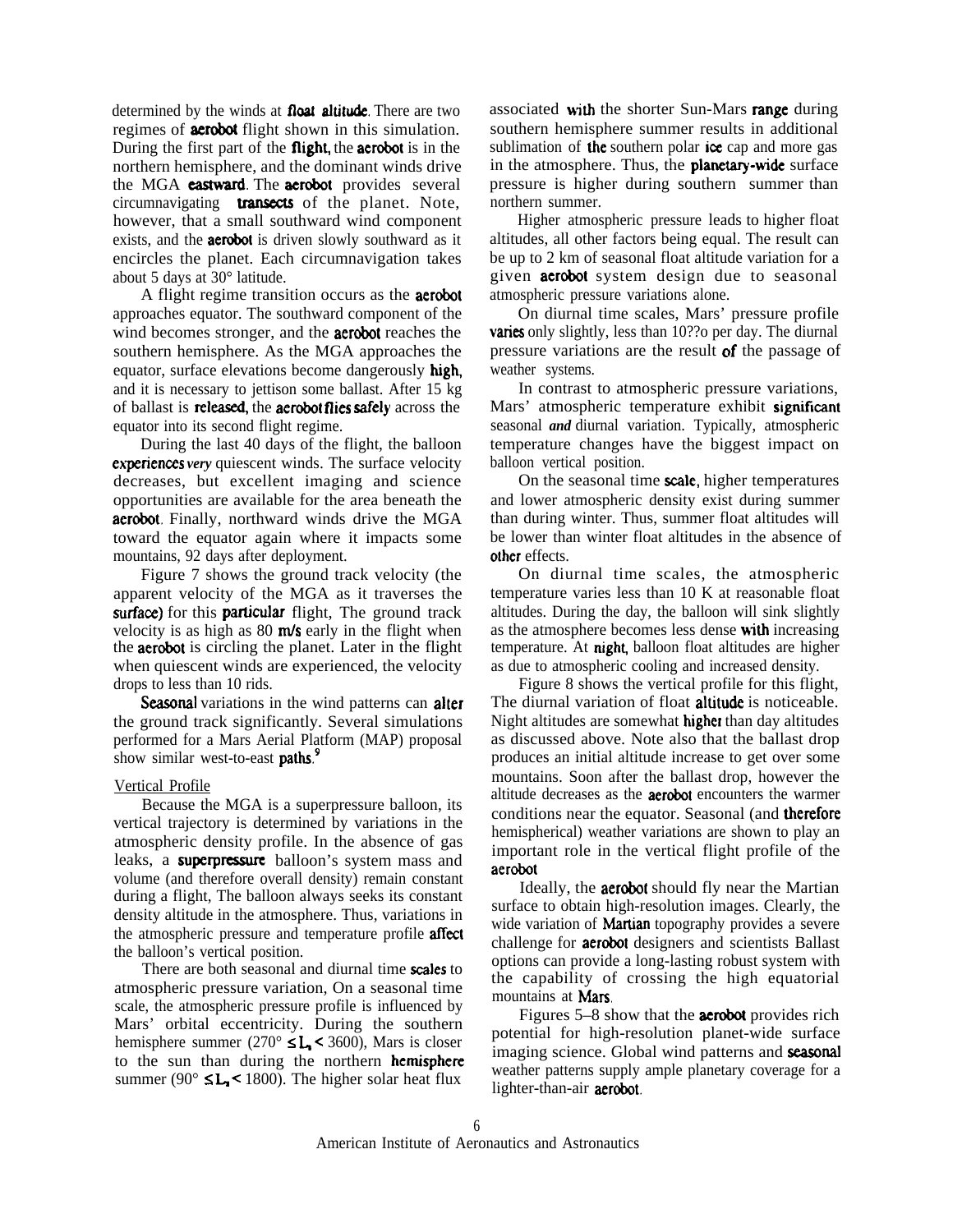## Conclusion

The above **results** show that a Mars **aerobot** mission is feasible and provides **significant** opportunity for planetary science. An aerobot can be designed for worst-case atmospheric conditions, and  $CO<sub>2</sub>$  frost accumulation can be mitigated. Numerous planetencircling **transects** are possible over a **90-day** flight.

High levels of uncertainty exist for the Mars atmosphere and topography. The uncertainty in the Martian atmosphere leads to difficulties in balloon design. A balloon designed for worst-case conditions (in terms of atmospheric temperature and pressure) will fly unsuitably high when placed in an atmosphere with nominal pressure and **temperature** characteristics. For example, a balloon designed for the lowest expected surface pressure may fly 1-2 km higher at off-design conditions (e.g. another time of year with nominal conditions). Longduration **aerobot** flights provide a technical challenge that may be solved by carrying extra ballast which would be useful in a favorable atmosphere. If the **aerobot** encounters a nominal or **unfavorable** atmosphere, ballast could be dropped as described in the example mission presented above.

# Acknowledgments

The work described in this paper was carried out by the Jet Propulsion Laboratory, California Institute of Technology, and by the Physical Science Laboratory, New Mexico State University, under contracts with the National Aeronautics and Space Administration.

# **References**

- 1. Tanaka, K.L. et al. "Development of a Geoscience-Based Mission Strategy for an **Aerobot** Traverse of the Martian Northern Plains", International Conference on Mobile Planetary Robots & Rover Roundup, Santa Monica, California, 1997.
- $\mathcal{D}$ Nock, K.T. et al. "Overview of a Mars 2001 Aerobot/Balloon System". 12\* AIAA Lighter-Than-Air Technology Conference, San Francisco, California. 3-5 June 1997.
- 3. Smith, 1.S. et al. "The Mars 2001 Balloon Design". 12\* AIAA Lighter-Than-Air Technology Conference, San Francisco, California, 3-5 June 1997.
- 4. Dushman & Lafferty. Scientific Foundations of *Vacuum Technique.* p. 727, J. Wiley and Sons, 1966.
- 5. Pollack, J.B. et al. "Simulations of the General Circulation of the Martian Atmosphere—1 Polar Processes". *Journal of Geophysical Research*, *Vo]. 95, No. B2, pp. 1447-1473, 1990.*
- 6. Schaeffer, J. Personal communication, March *1996.*
- 7. L.A. Carlson & W.J. Horn. '\*New Thermal and Trajectory Model for High-Altitude Balloons". *Journal of AircraJ?,* Vol. *20, No. 6,* pp. 500-507, 1983.
- 8. Wu, J.J. & J.A, Jones. "Performance Model for Reversible Fluid Balloons", 11<sup>th</sup> AJAA Lighter-Than-Air Technology Conference, Clearwater Florida, 16-18 May 1995.
- 9. Greeley, *R. et al. Mars Aerial Platjorm (M4P).* Proposal submitted to NASA's Discovery Program 1994.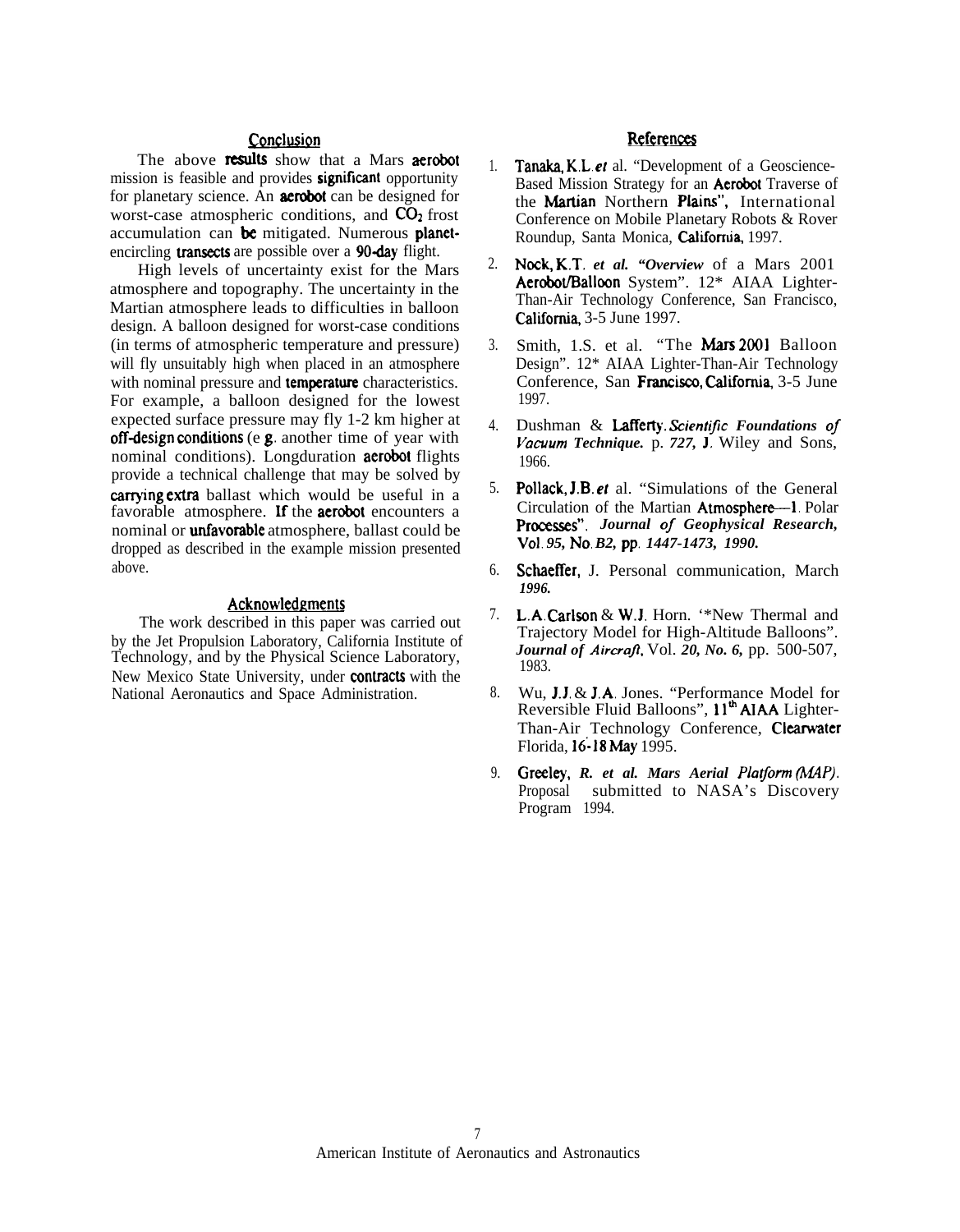

## Qsun + QReflected + QScattered + QInternal<sup>=</sup> QRadiated + QRadiated Sunlight Sunlight Energy 10 Mars 10 Space Sunlight





Figure 2. CO<sub>2</sub> saturation.

 $\,$   $\,$ American Institute of Aeronautics and Astronautics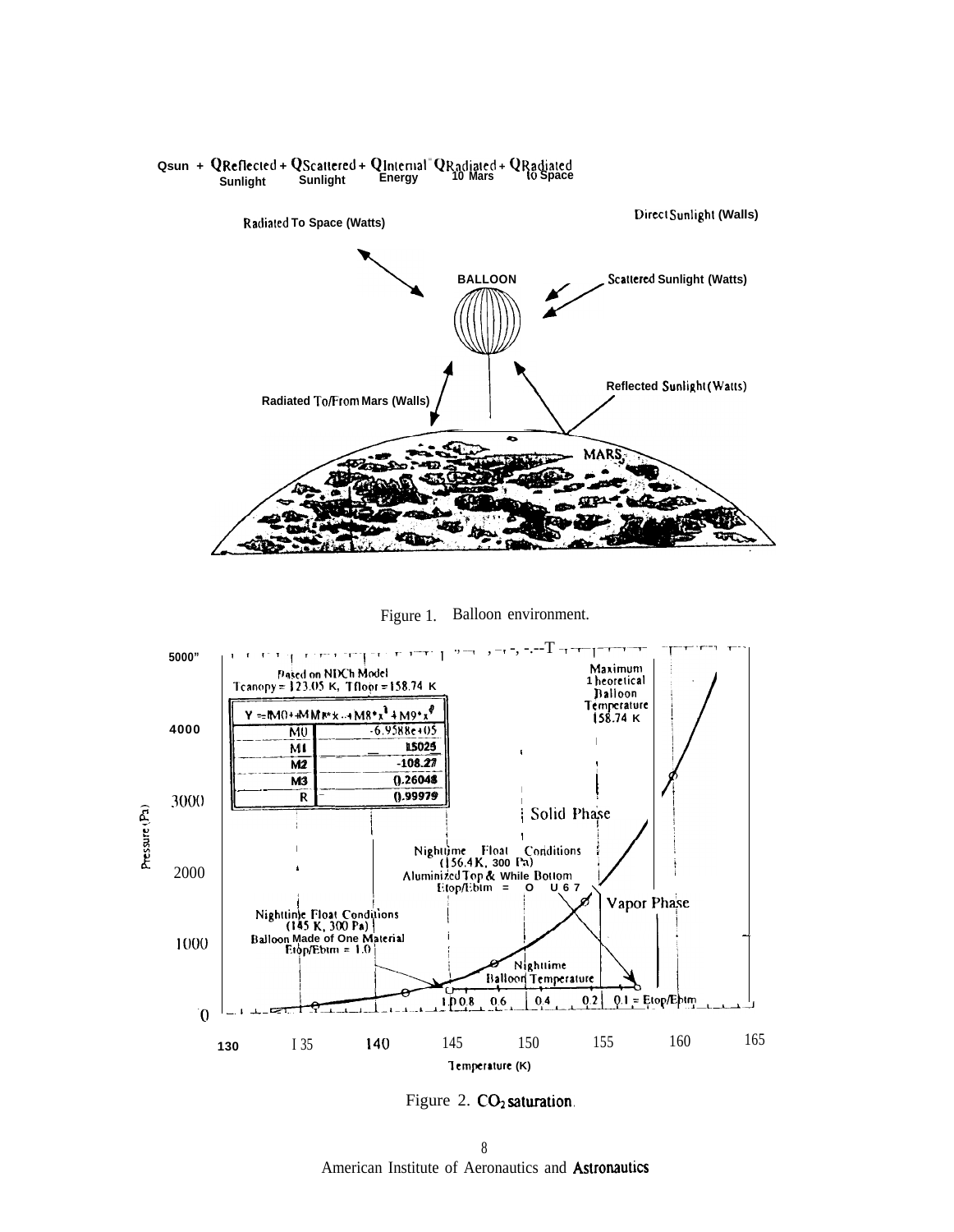

Figure 3.  $CO<sub>2</sub>$  saturation vs. altitude.



Figure 4. Balloon and saturation temperatures.